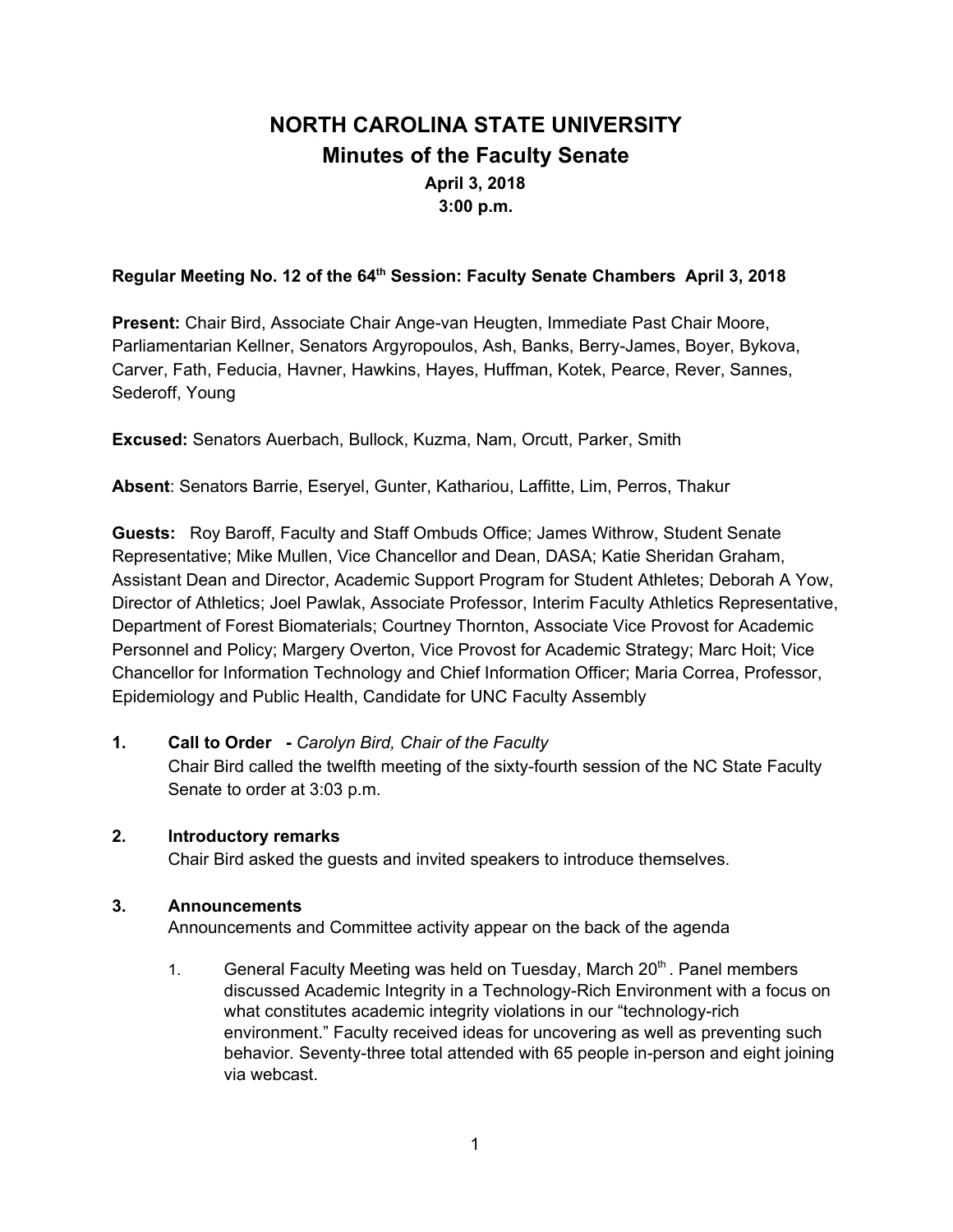- 2. Faculty Senate Elections launched March 26 and will close at noon on April  $6<sup>th</sup>$ . Please encourage colleagues to participate.
- 3. COACHE survey. The COACHE Survey of Faculty Job Satisfaction will close on Monday, April 9, 2018. Faculty can request a copy of their individual link by sending an email request to: [coachefaculty@srbi.com](mailto:coachefaculty@srbi.com).

## **4. Approval of the Minutes: Regular Meeting No. 11 of the 64 th Session on February 20, 2018**

Associate Chair Ange-van Heugten called for a motion to approve the minutes for the 11th meeting of the 64th session of the NC State Faculty Senate. A motion and second were made and the minutes were unanimously approved, with noted corrections.

## **5. Provost's Remarks and Q/A –** *Margery Overton, Vice Provost for Academic Strategy*

Vice Provost Overton had no updates or issues to bring to the Faculty Senate.

## **Questions and Discussion**

None

## **6. Old and New Business**

**a.** Election of faculty to Faculty Assembly as Delegates or Alternates (FA meets all day on three Fridays per semester in Chapel Hill)

Ballots were passed out to the Senators and collected. Results will be announced soon.

- **b.** Next meeting (April 17): Senators will vote on slate of eligible Senators (Section VII, Article 3) to be on the 65<sup>th</sup> Session Executive Committee.
- **c.** Next meeting (April 17): Senators will vote on the candidates for the Council on Athletics Committee
- **7. Athletics and Academics at NC State -** *Katie Sheridan Graham, Assistant Dean and Director, Academic Support Program for Student Athletes, Deborah A Yow, Director of Athletics, Joel Pawlak, Associate Professor, Interim Faculty Athletics Representative, Department of Forest Biomaterials*

Presentations can be viewed here: <https://facultysenate.ncsu.edu/files/2018/04/040318-Faculty-Senate-Meeting-Agenda.pdf>

## **Joel Pawlak Presentation:**

Dr. Pawlak greeted the Faculty Senate, explaining that he is acting as the Interim Faculty Athletic Representative for the University since February of this year. He added, "I have been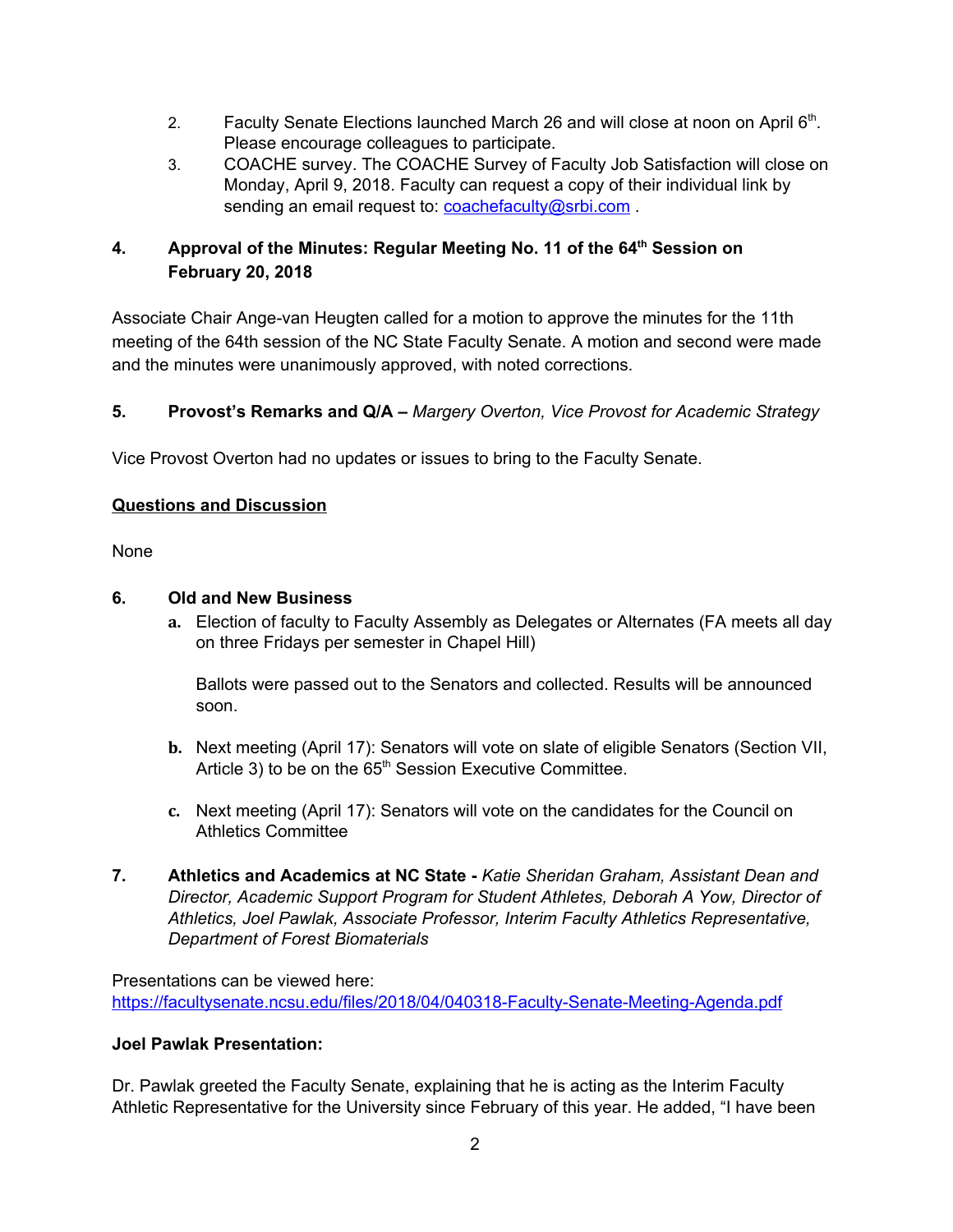involved with athletics quite a bit. I was initially appointed by the Faculty Senate about seven years ago to the Council on Athletics. After that, I served as the Chair of the Faculty Academic Committee and I've been functioning in the role of the Graduate School Liaison for the last four years or so."

Dr. Pawlak stated that as the Faculty Athletic Representative, one of the main purposes is to chair the Council on Athletics. "NC State has a Council on Athletics that was created some time ago, and its duty and responsibility is to assist the Chancellor in exercising institutional control of Athletics." He added that the Council is made up of 26 individuals, who come from the Faculty, the Alumni Association, the Wolfpack Club, the coaching staff, students and athletic staff. "This is not just a body of faculty, but a body that represents all of the stakeholders in athletics and related to athletics."

## *Senator Pearce: What fraction of the 26 people on the Council are faculty?*

Dr. Pawlak responded that there are 12 or 13 faculty members – so about half.

Dr. Pawlak continued his presentation regarding athletics in correlation to the University's strategic plan and the values that are listed there: integrity, freedom, respect, responsibility, stewardship and excellence. He went through each of these values and spoke about how, in his opinion, athletics at NC State represent each of these different values.

#### **Integrity:**

- Open and transparent academic review process
- Access to decision makers and lead administrators in Athletics
- Separated reporting of Academic Support outside of Athletics
- Athletic Compliance Staff direct reporting to Chancellor

*Senator Young: I regularly get emails from the academic offices about students who have registered for my classes and I do not always have information to put into it. How is that information collection activity that I am seeing – how does that feed into the screenshot of the academic review portal that I am seeing here?*

Ms. Graham responded that this is a separate portal and that the feedback they receive helps the academic support program staff support the student throughout the semester. "So that feedback is just vital to us that really allows us to adjust support planning, increase tutoring, change up the type of support we are giving to students, and that sort of thing."

#### **Freedom, Respect and Responsibility:**

- Students held to student code of conduct.
- Student athletes have additional conduct requirements as student athletes.
- Engagement in service projects connects students to the community.
- Student athletes come from diverse backgrounds and around the world.

#### **Stewardship:**

- Annual review of Athletics Finances.
- **•** Lowest student athletics fees in UNC system.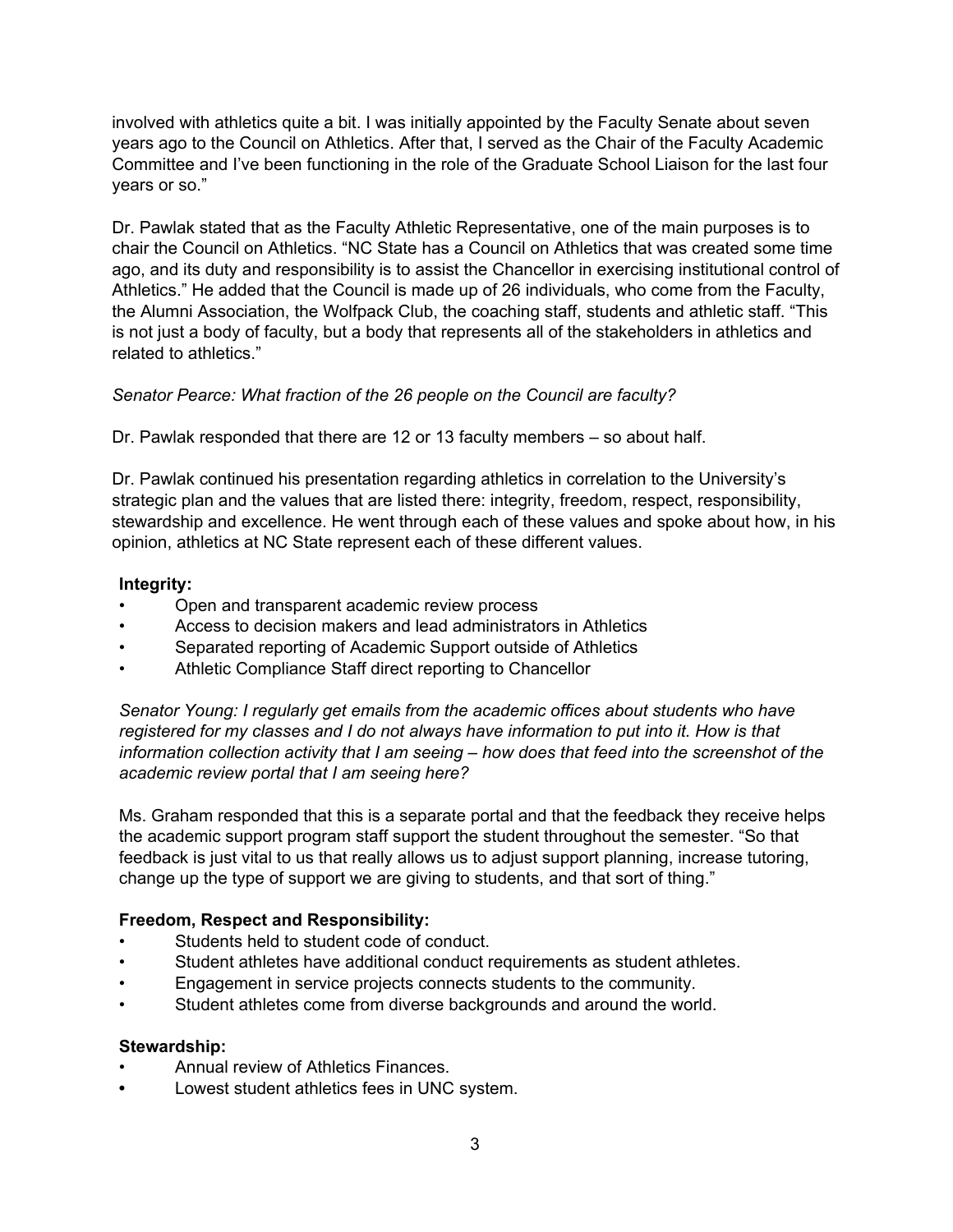**•** Leader in researching sustainable sport events in conjunction with Sports Management Degree Program

Dr. Pawlak then reviewed information relative to the transfer graduate student athletes. "I think what is happening here is our student athletes are realizing they have an opportunity to start to pursue graduate programs while still being funded by the Athletics department. So they are advancing their rate of undergraduate completion so they can either transfer, or in many cases, actually stay here and continue on with their graduate education." This has really accelerated over the last few years, he added.

#### *Dr. Argyropoulos: How do you attribute that increase?*

AD Yow responded that the idea that they can transfer and play immediately is attractive, especially if you are not starting for your team or you have professional aspirations you don't think are being met at your current school, or there is a graduate degree program at school B that you do not have at school  $A - so$  it is a mixture of these reasons.

#### *Dr. Argyropoulos: Is there anything we have done to assist that process?*

AD Yow responded, "Joel likes it better than the Director of Athletics. I would love for them to pursue graduate certificate programs and that kind of thing here. We have one right now trying to decide if he's going to stay with us or go … he will graduate in a few weeks. He has another year of eligibility so he can stay or he could go somewhere else. Obviously, we have investment and would like for him to stay but he can go where he so chooses."

Dr. Pawlak added that he thinks this is overall an indication of students wanting to complete earlier. "I think within our specific athletic department, as well as what I've seen over the last four years or so, is the number of students who want to pursue graduate degrees has increased. Word has gotten out that you can complete and continue graduate studies here as well." He added that this is a good problem to have.

#### *Senator Pearce: So this is like Russell Wilson going to Wisconsin. As I thought I understood it, you can transfer if they have a graduate program that we don't. Is that a rule?*

Ms. Graham responded that in this particular case, you are granted an exception if you graduate and you can go and play immediately – they don't have to have a different program than what you had here. She added that the case where that does come into play is if you have transferred previously in your undergrad time. "So if you started at school A, transferred to school B, graduate, and then want to transfer again for graduate school, the only reason you can do that is if they have a program at that institution that you want to pursue that isn't at school B, but only at school C." She added that they have encountered that multiple times.

#### *Senator Pearce: Do these athletes graduate from the master's programs?*

AD Yow responded that this is the reason she likes the certificate programs that are one years. "I think that's a wise choice for a number of them." She added that Russell Wilson left because it was either him or Mike Glennon. They both were not staying; there was a choice to be made.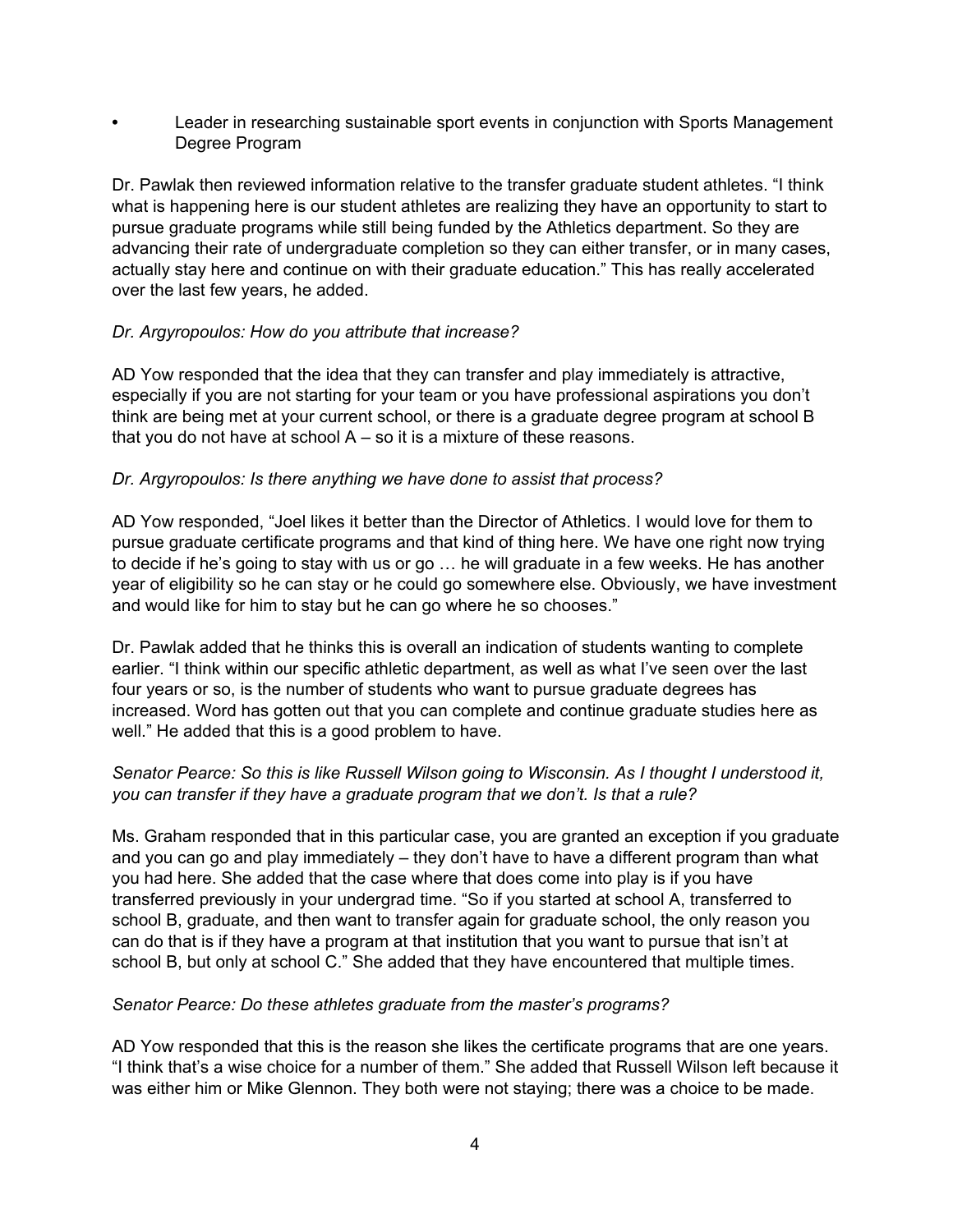#### *Senator Pearce: Is that what drives this? It's not the desire to get a graduate degree?*

Dr. Pawlak responded that some students are leaving to go play at other places but then we have a lot of students this semester who are graduating and who want to stay on campus and pursue graduate studies. "So traditionally, they could have just stayed here after graduating and just continue to take non-degree studies classes and be eligible to play, but now they are starting to say I'm here and I have one more year of eligibility and I would love to pursue a graduate certificate and walk away with some graduate school under my belt."

#### *Senator Huffman: Regarding you graph, say the 117 from men's football last year, is that 117 leaving here to go somewhere else?*

#### Dr. Pawlak responded that no, this is all of the NCAA, not just NC State.

Ms. Graham added that we have not had very many students actually leave NC State after graduating to transfer to another institution – they're all coming to us. "Right now we are working with four, and there will be more at the end of the semester, but we have four right now that coaches are interested in bringing here for graduate work. Then as Joel mentioned, we have about 12 or 13 current student athletes who will graduate and still have eligibility left who plan to stay at NC State for grad school. It is an increasing number her and we are definitely feeling this trend."

#### *Senator Sederoff: What kind of graduate programs are attracting them? What are they studying here?*

Dr. Pawlak responded that for those who aren't familiar, graduate certificate programs here require our students to be admitted to the graduate school, which makes our graduate certificates different than a lot of other places. Ours is a formal graduate program, where students have to submit an application to be reviewed by a department and then be accepted into the graduate school. Programs such as sports entertainment venue management, volunteer management, youth and family, youth leadership, etc. There are also programs in accounting, marketing/finance, physiology, communications, liberal studies, as well as others, including those they can "build" themselves.

*Senator Sederoff: The regulations and requirements are often not very rigorous and it's good to give students freedom, but it opens us up to criticism for academic substance and quality of the courses.*

Dr. Pawlak responded that most of the graduate programs that the students are pursuing are not Masters of Science that are research-intensive kind of courses; they are mostly professional.

*Senator Sederoff: It is in our interest and in the student's interest to have some oversight to make sure the programs are strong and up to scrutiny.*

Dr. Pawlak then reviewed the NC State Graduate Admissions process and explained his role as the Graduate School Liaison:

#### **Student applies to grad program**

**Department Reviews Applications and Recommends:**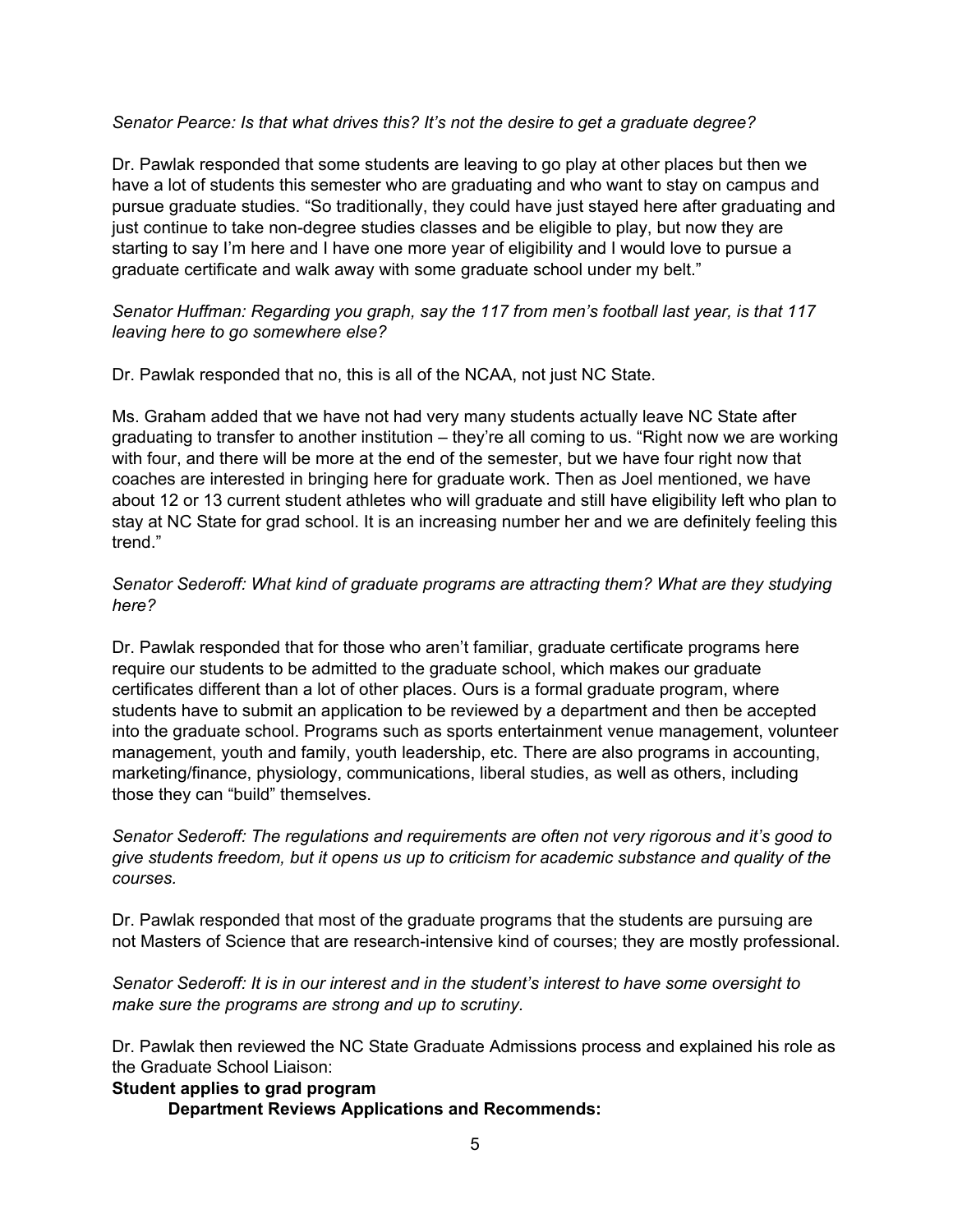A) Full Admission B) Provisional Admission C) Deny

#### **Graduate School reviews application and makes formal admission decision.**

#### **Student notified of decision.**

#### **Difficulties for outsiders:**

- Each program can set:
	- Admissions standards.
	- Application requirements.
	- Timelines.
	- Not all graduate programs are NCAA compliant.

**Graduate School Liaison** acts as 1<sup>st</sup> academic adviser to help student athletes navigate the application process.

#### **Graham/Yow Presentation:**

Ms. Graham reviewed the topics she would address in this presentation. Those were:

- Academic Highlights
- College and Major Distributions
- Graduation Rates
- Academic Progress Rate
- Director's Cup

Ms. Graham stated that they have had some good semesters recently, which is really an understatement. In the fall semester, the student athlete population earned a 3.08 semester GPA, which is the first time a GPA over 3.0 has been achieved for any term. She stated her pride in the athletes and pointed out that 305 of the student athletes were over a 3.0, 41 student athletes with a 4.0 in the fall, 159 on the Dean's List, and currently there are 25 student athletes with a cumulative GPA of 4.0. "We are really doing a lot of great things athletically, which we see in the media all the time, but we don't see this side as frequently."

Ms. Graham highlighted two outstanding student athletes and told their stories to the Faculty Senate. These two student athletes are seniors and will graduate in May. They are:

#### **Anton Ipsen – GPA: 4.0, Men's Swimming**

- Major: Industrial Engineering, minor in Statistics
- · 2018 NCAA Champion 1650 freestyle
- · 2017 ACC Scholar-Athlete of the Year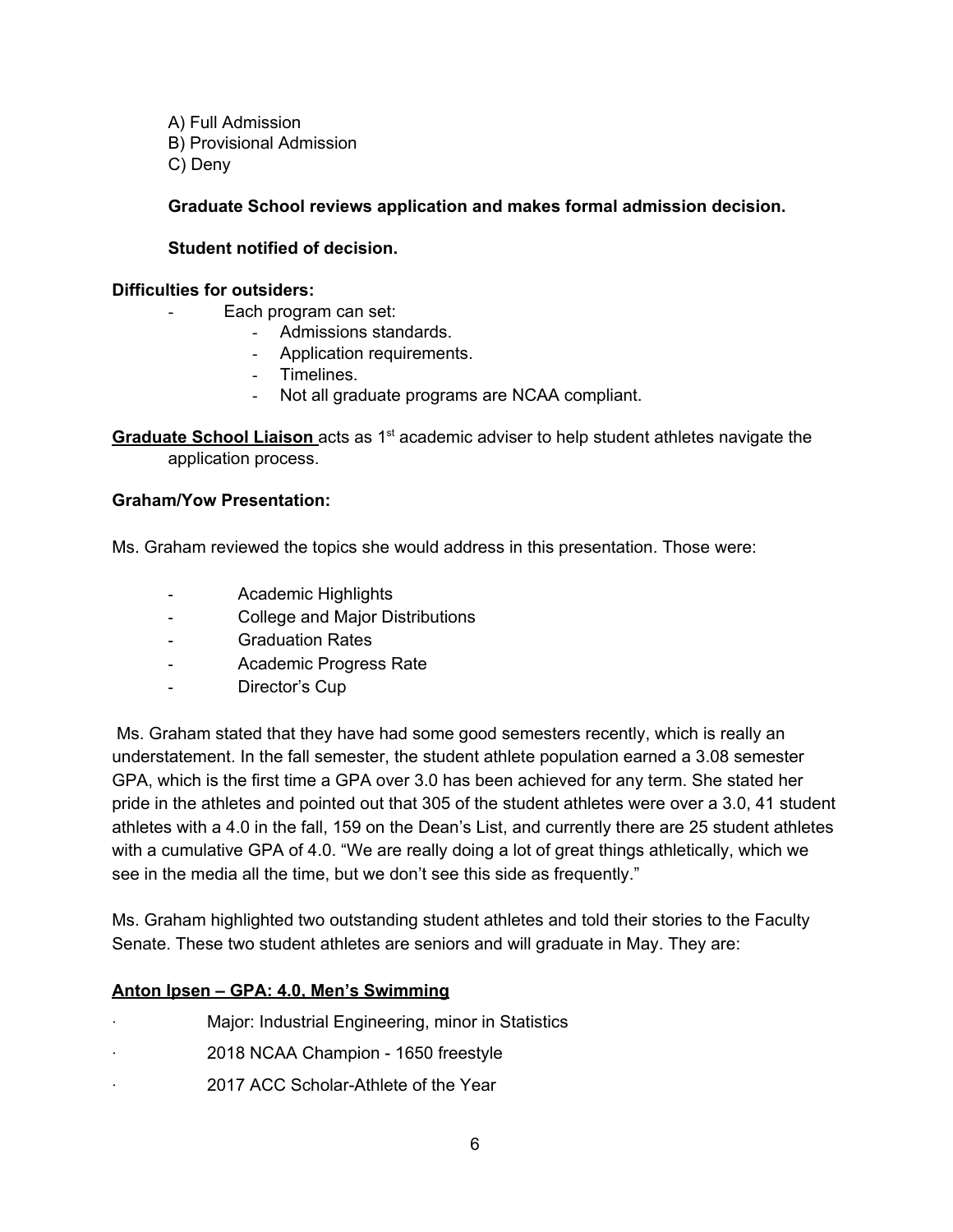- Three-time Academic All-American
- · Featured in the academic journal, *Institute of Industrial and Systems Engineers*

## **Erika Kemp – GPA: 3.78, Women's Cross-Country & Track**

- Major: Psychology and Spanish, minor in Statistics
- Five-time NCAA All-American
- NC State record holder for 5,000m
- Three-time Academic All-American
- Participates in undergraduate research

These students are exemplary representatives of our student-athlete community.

Ms. Graham reviewed with the Faculty Senate the distribution of student athletes at the junior level or higher by College. "We have student athletes in eight of the nine colleges that award undergraduate degrees. Right now we do not have anyone in the College of Design at the junior level, but we do have a freshman in Design … typically our lowest-enrolled College." She added that there is a significant portion of our student athletes in Engineering, PCOM, Natural Resources and Humanities and Social Sciences. She stated that the top five majors for student athletes are Sports Management, Business Administration, Communications, Parks, Recreation and Tourism, and Biological Sciences. "You can see that we share three of the top five majors with the undergraduate population."

## *Dr. Pearce: So all of the publicity is typically about two sports – Men's Basketball and Men's Football. Do you have separate information to show what those students are majoring in?*

Ms. Graham responded that she did not have the data with her, but can get that information. "I think it's going to look pretty similar, especially with the top four – Sports Management, Business, Communication, and Parks, Recreation and Tourism." She added that this is where many of the student athletes in these two sports fall currently."

## *Senator Huffman: How about their GPA?*

Ms. Graham responded that with football, the team GPA is just under a 2.7 and then with Men's basketball, it is lower than that. She did not have that exact number. "Coach Keats hasn't had a chance to establish himself yet, and how his team will progress academically, but Coach Doeren – we've gone up almost every term; it's been an upward trend, and he really supports the academic side of the student athlete experience."

AD Yow added that she felt it was important for everyone to understand that this is really challenging for those two sports and what is expected of them with the public nature of it and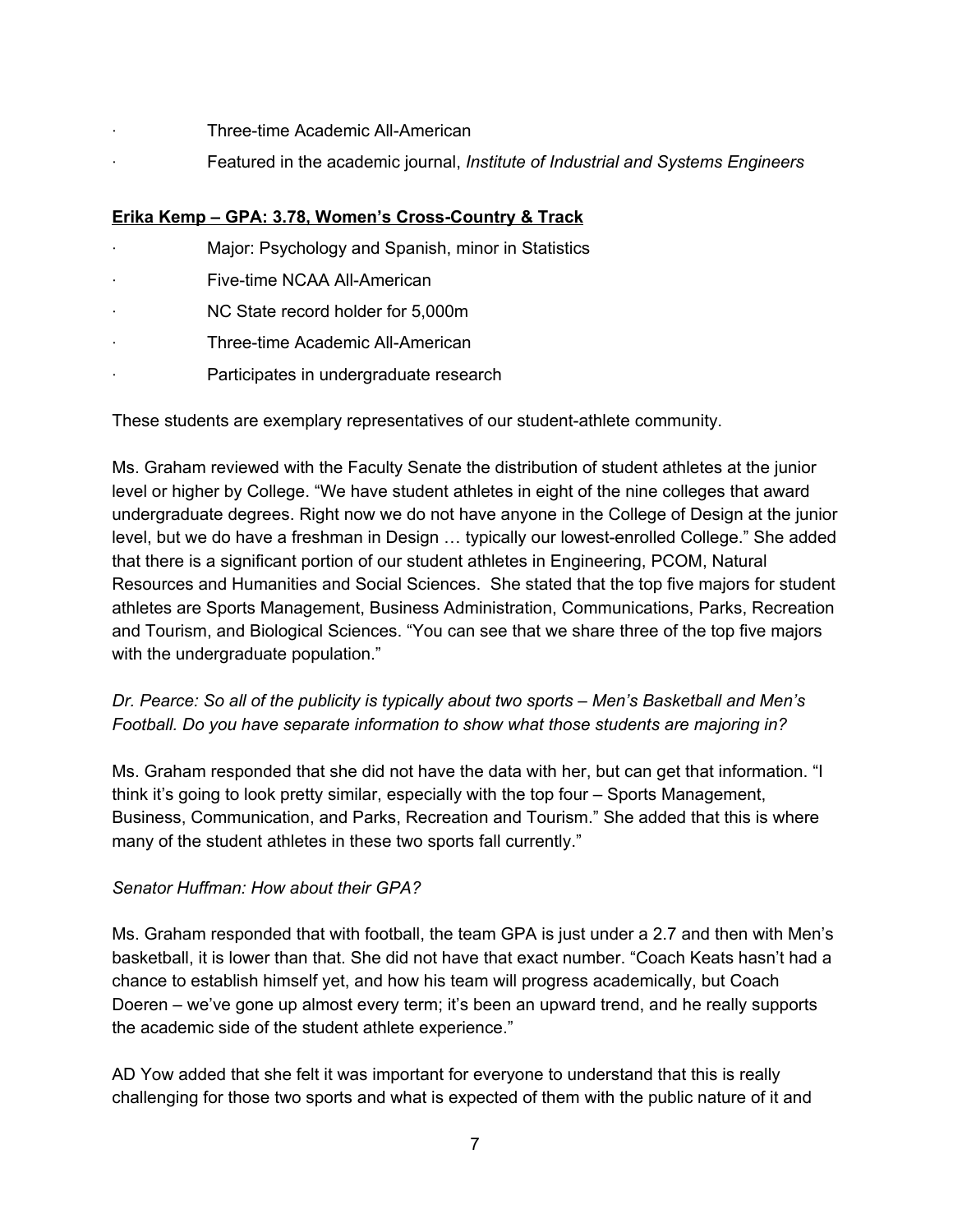the interviews and the travel and practices and then school. We are a challenging school. "The thing we hear the most from transfers who come in here is, "It's hard here!" That's what we hear." AD Yow stated that Ms. Graham has a staff of 20 people and it's one of the smallest budgets in the power five. "It is a smaller budget so we are trying to provide support." She added she has little concern regarding the other sports in this regard, and it is football and men's basketball that we are all focused on in terms of helping them be successful here academically, as well as athletically – and it is a lot. "But we are doing it – sometimes successfully and sometimes not. We do need some help. They have to have some interest and that's what I spend my time talking to coaches about is when you're recruiting – and I know we need to compete against the light blue and the dark blue – we need to compete against them and Louisville and everybody else, but how much attention are we paying to whether or not they have any shot of making it here, because it is challenging here." She added that Ms. Graham is great about previewing and meeting with student athlete prospects. "There are times where you meet with somebody and you see there's a light in their eyes – maybe no one has tapped into it yet because of their family circumstances or their home life, but the light is there and those are the ones that we really gravitate towards, where we think there is unmet potential."

Ms. Graham spoke about graduation rates and explained them to the Faculty Senate:

#### **Federal Graduation Rate (FGR)**

Proportion of first-year, full-time student-athletes who entered the institution on athletics aid in a fall semester and graduate from the institution within six years.

## **Graduation Success Rate (GSR)**

GSR includes student-athletes in federal cohort, and adds transfer students and midyear enrollees.

Student-athletes who leave an institution while in good academic standing, before exhausting athletics eligibility, are removed from the cohort of their initial institution and added to cohort at institution where they transfer. Reported as a 4-year average.

Ms. Graham reviewed graduation rates and the most current relevant data available, and can be seen on the presentation slides here:

<https://facultysenate.ncsu.edu/files/2018/04/040318-Faculty-Senate-Meeting-Agenda.pdf>

#### *Senator Bykova: Were they suspended for academic reasons or other reasons?*

Ms. Graham responded that it could be either. "There are a couple sprinkled in here that are for disciplinary reasons, but it could be either academic or disciplinary, yes." She clarified that this could mean University disciplinary reasons as well.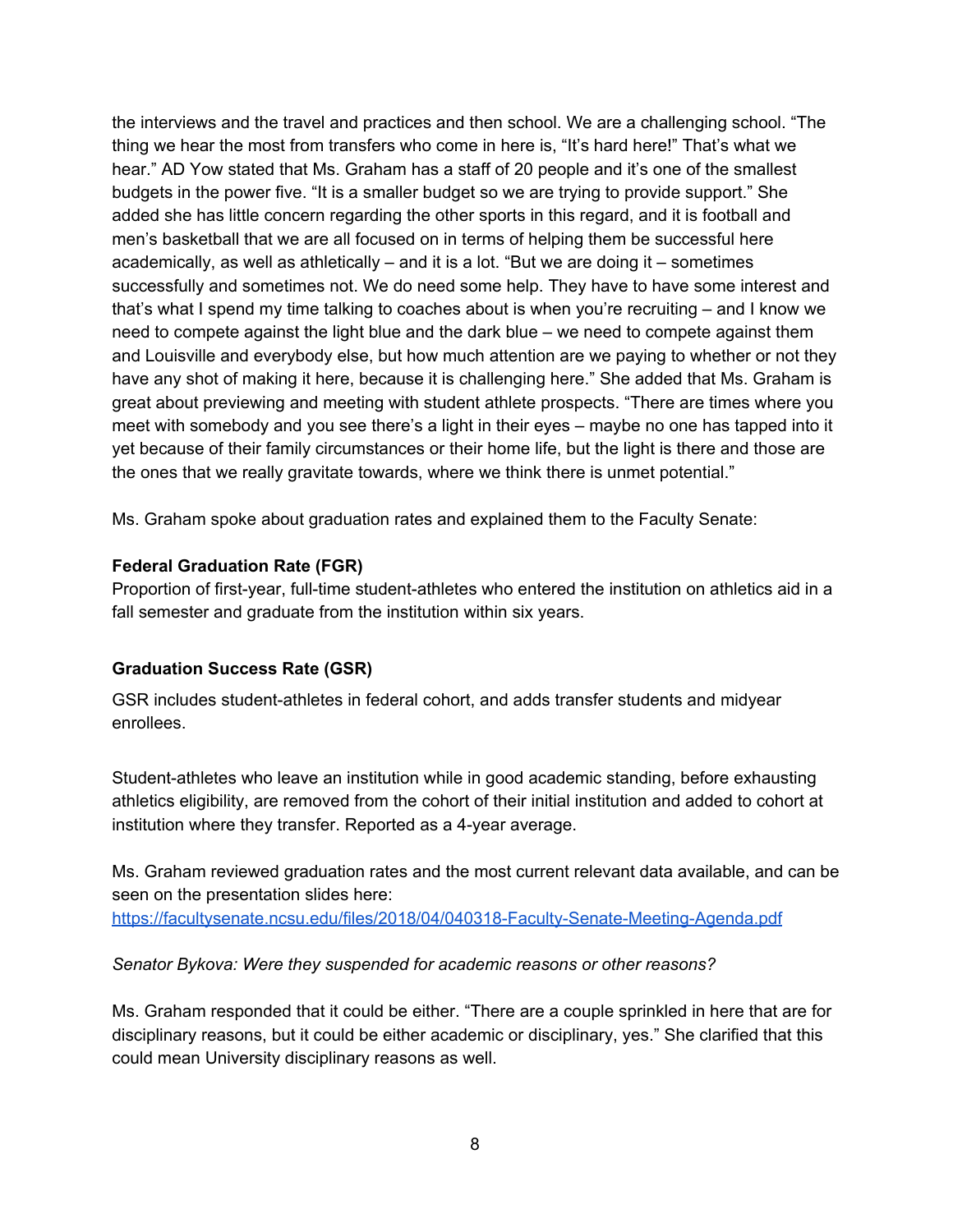## *Senator Hayes: Does this reflect at all students that came from an associates degree program in one of our community colleges?*

Ms. Graham responded that it does not. She added that this group is reflected in another set of data that will be shared during the presentation, but those are considered transfers. "So we do have a significant number of two year transfers that come in with an associate's degree and they are reflected in the GSR."

VC Mullen added that this is true for all students; the only students that count into this retention rate are those students who are true freshmen, first time in the fall. "So anybody that comes in the spring in January or comes with an associate's degree does not count against our graduation rates."

*Senator Rever: Are all five categories reporting in the category of the Federal Graduation Rate,* or is it just those that graduate? It seems like those that transfer or withdraw that fall under the *other category negatively impact the success rate of the Academic program because it's only those that graduate within those six years.*

Ms. Graham responded that all that is reported federally is graduation, and so all of this information is broken down to try to piece together the story – where did they go, what happened, why didn't they graduate, are there things we can do better. So we only report this.

VC Mullen added that this is one of the problems. "We start somebody, they leave here at the end of their junior year with a 3.9 GPA and transfer to Greensboro; we get no credit and Greensboro gets no credit, and yet they are a successful student and a successful citizen by the time both institutions are done with them." So it's a skewed kind of a data point.

## *Senator Berry-James: What do your graduation rates look like by race and gender?*

Ms. Graham responded that the NCAA does collect some of that information and it is not included in this presentation, but is something she can share since it is a public report.

*Senator Berry-James: What do they look like? You said you already did the analysis.*

Ms. Graham responded that she does not know the numbers off the top of her head.

*Senator Hayes: Those that received the suspension, I wonder if the statistics would correlate that to when they were admitted that they would be characterized as a "mediocre student," but a stellar athlete. That suspension rate, I wonder if you know how well that correlates with those who came in that did not have really high academic standing or scores when they were accepted.*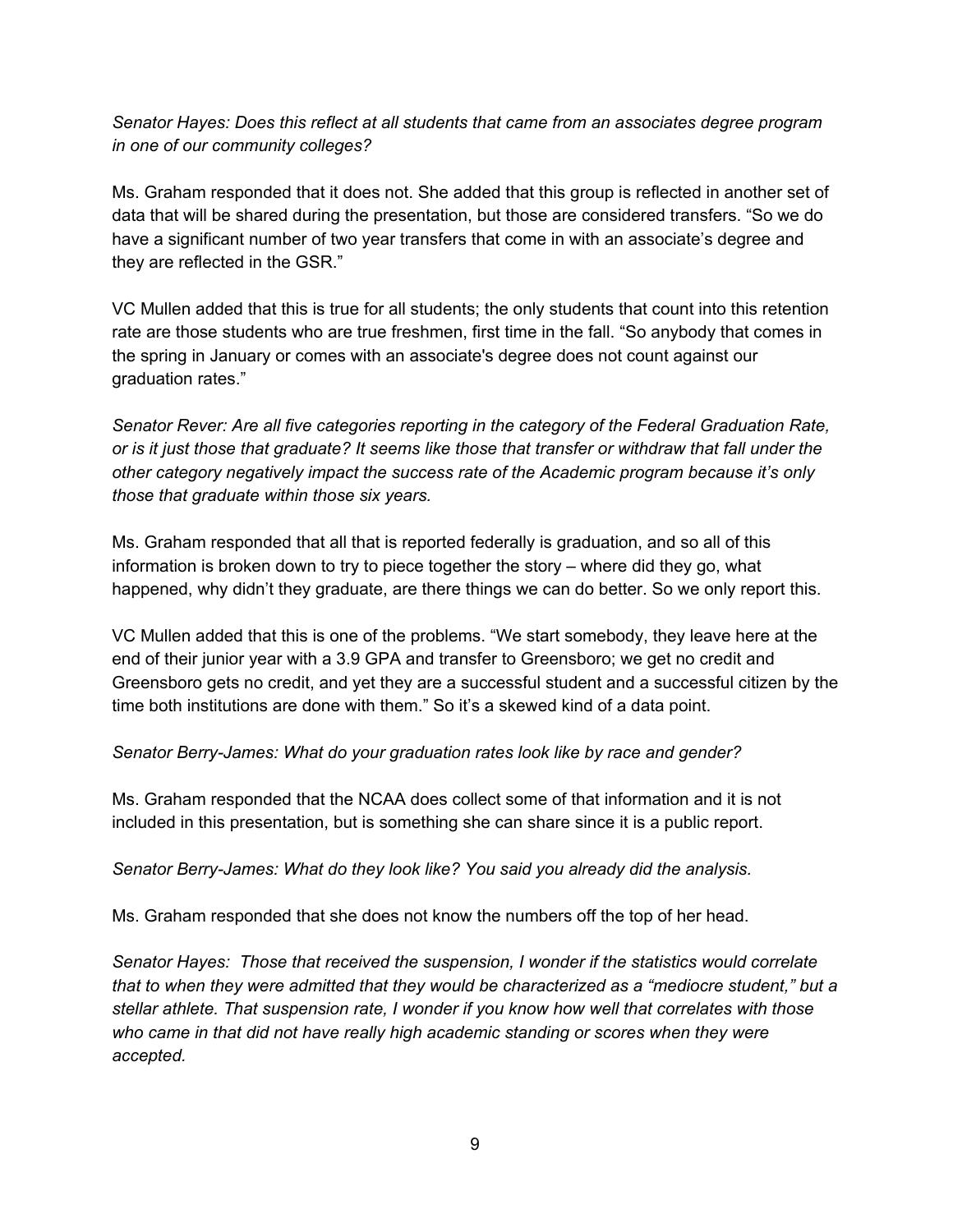Ms. Graham responded that in the admissions process there is a special consideration group where student athletes and other students with different talents are reviewed by a faculty group – the Admissions Committee. "That information is actually looked at every year by Louis Hunt. I think he is actually working on that information now because he has asked us for some information." She added that our student athlete group that are admitted – the stellar student athlete and then comes through the special considerations committee actually do perform at a very high rate.

*Senator Hayes: So you're saying that there is not some known indicators or some trend that would correlate those that are getting suspended. My expectation is that they were just mediocre students but just really great athletes and they just couldn't perform to our standards – that is my assumption.*

Ms. Graham responded that there is not a correlation that she is aware of, but this is something that can be looked at further to see how their admissions profile looked compared to the output – the suspensions.

*Senator Hayes: That would have been preferable to have screened them out rather than letting them come in and then having them get suspended.*

Ms. Graham agreed, saying "Fit is very important, so this is something our Athletic Director and I both talk to the coaches about is finding the right students who can be successful here." As AD Yow mentioned, this is a tough place. "We are proud this is a tough place, but finding those right people who want to stay here and be successful here and have the determination to do that, as well as the skillset."

AD Yow commented that "If you think about it like this – if we are looking at someone who is under-prepared academically, we are expecting them to be some stud athletically. There has to be a reason before we take a chance. We go back and look at the bright light part again too, like who are you. And Katie is talking to them and we are talking to their families, but all of that is combined. From an athletics perspective, there would be no other reason to take someone who was a challenge. We actually find it interesting – and I'm looking forward to seeing what Louis says, because the people who come in the most unprepared also have the greatest degree of support – learning specialists, tutors, mentors. We know where they are most of the day and part of the night because they are with us – or with someone in Katie's area. So intuitively, someone might say well that group would do poorly and we have numbers of success stories from some that came in under special admits that have done amazingly well. I am convinced it is because of the level of support and scrutiny. She added that those are small numbers, but would be surprised if that is the main correlation.

VC Mullen added that throughout his career he has seen numerous cases of these special admit students coming in and who would not have been admitted to this University but they are successful. "When we have that opportunity and we bring in someone who might not have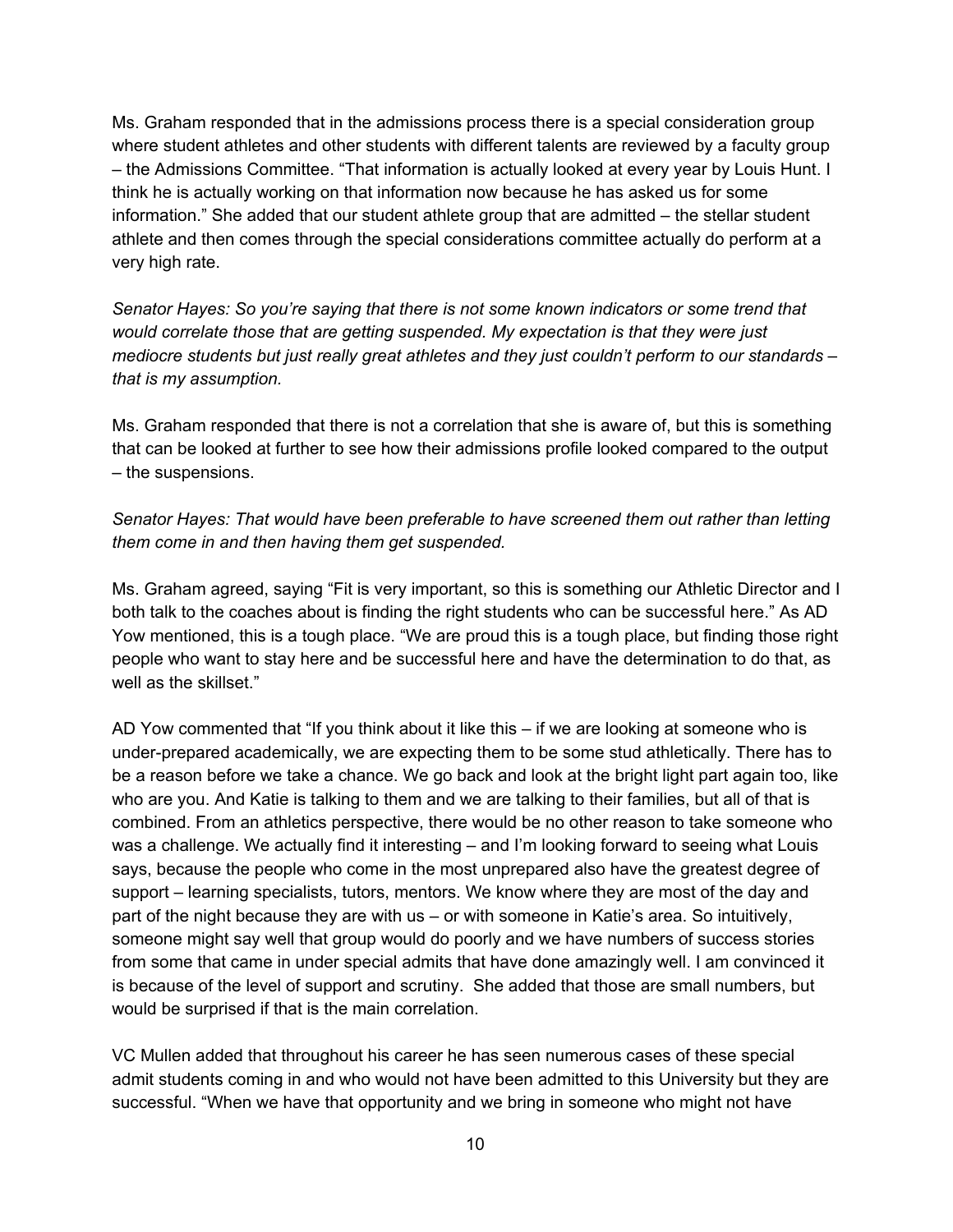otherwise ever thought about going to college, we are transforming these people's' lives. They're not all going pro, but they are getting degrees and/or progress towards a degree. They might not have had that opportunity otherwise." He added that he had been impressed with the care that NC State provides these students to try to have them be successful. The effort is huge and we do it the right way with a tremendous amount of integrity and ethical practice. "I am more proud of being a part of this than I ever was at my previous institution, where things were a little different."

#### *Senator Sederoff: Tell me about women's football. Do we have a program?*

AD Yow responded no; are we going to have one? "No, we are not. We are not adding any sports." She added that we are doing well with the 23 varsity teams we have."

*Senator Huffman: What does it cost to support the student athlete? Like a football player? You're describing this small army*

Ms. Graham responded that the budget is a little less than \$2 million per year, which supports the 550 student athletes.

*Senator Huffman: So is that the only piece?*

Ms. Graham responded that yes, our unit is exclusively funded by Athletics.

*Parliamentarian Kellner: In a given year, what becomes – and where do they fit in here – the students who enter as a student athlete, and for one reason or another or another leave the team and cannot go back. What becomes of them scholarship-wise, and in terms of your figures?*

Ms .Graham responded that if they entered the institution on an athletic team, they stay in these numbers; it is locked in.

## *Parliamentarian Kellner: So if they graduated, they would fit in your graduating rate?*

Ms. Graham responded, yes. She added that it depends on what happens to the student. If the student athlete is medically unable to continue with the team, there is a status that they move to, called medical disqualification. In that case, they keep their athletic standing through the rest of their time here. They may choose to leave at some point, but they do not lose their athlete status – that is a commitment from the institution. If you cannot play because you're injured, they do not take your scholarship away, which is an NCAA-legislated rule to protect students. She stated that there are a lot of the student athlete population who are from another state and they no longer want to play their sport here. "We do hear often that a student wants to transfer closer to home and pay in-state tuition and so that is something that does happen. We have lots of students who may not be on the team anymore but they stay and they get their degree."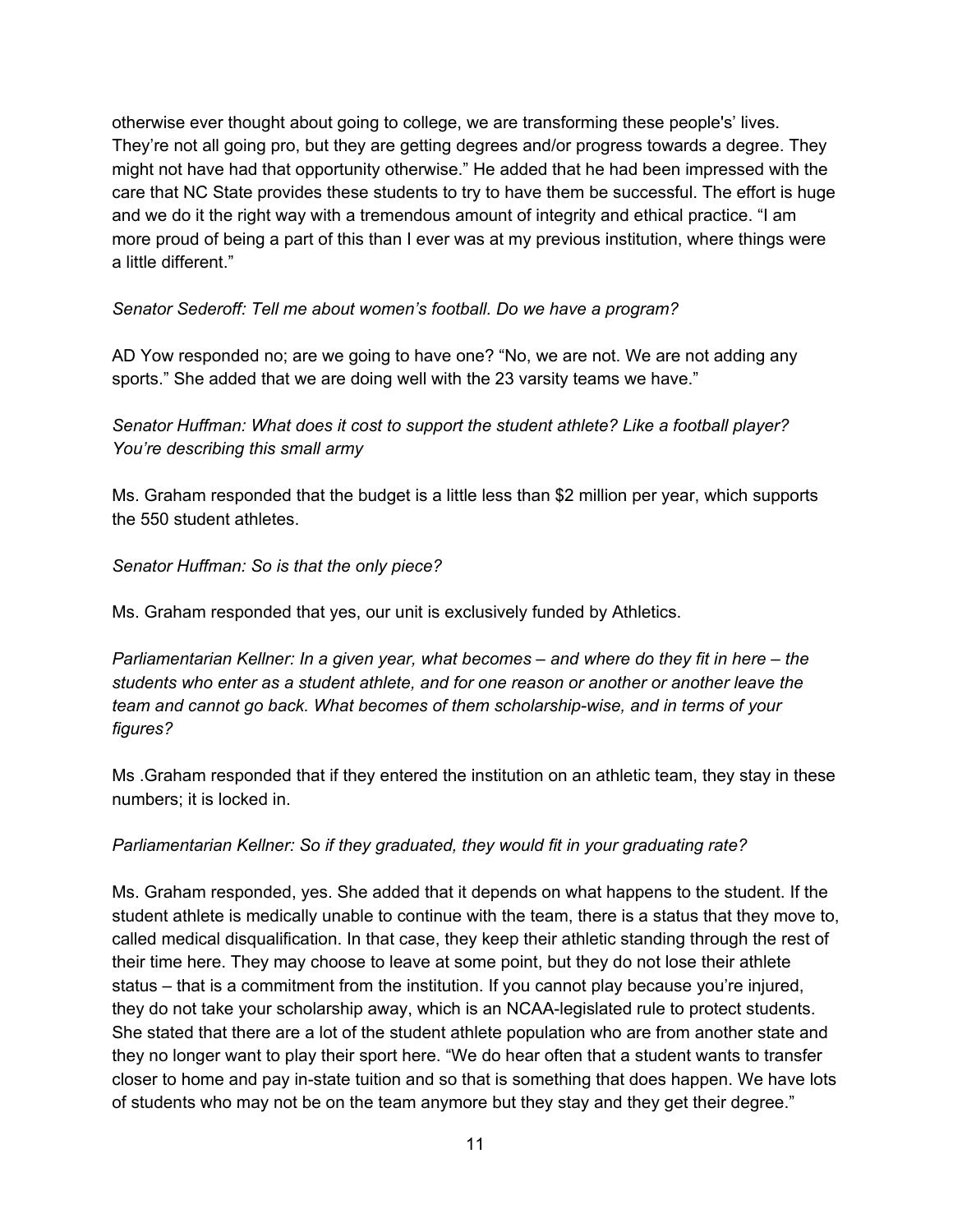*Senator Hayes: The suspension rate alarmed me. The process you described in trying to correct that, is this formalized so that you're tracking and trending this and continually trying to document improvement and reducing that suspension rate?*

AD Yow responded, "If this is the same suspension rate as the University has, are you alarmed by the one for the University as well?"

*Senator Hayes: Absolutely. We only accept 50% of the people; how could we possibly be missing that? We are already picking from the cream of the crop so how are we getting people that are not able to do this? That would not make sense to me.*

Senator Pearce: My experience is there will always be students who can do it but don't do it for *a variety of reasons.*

AD Yow responded, "For example, our football coach has a short fuse and so do I for inappropriate actions outside of football. So there are times when we have contributed to the 6%, but I'm glad we did. There are just some things you don't know about a person sometimes until you're around them long enough. We just aren't going to accept some things. So we have actually contributed to that. It probably could be around 4% maybe if we weren't contributing to it." She added that managing the culture, which she will speak to after Ms. Graham's presentation, is a big part of this number.

*Senator Hayes: So would it make sense then to formalize a process of reviewing how they got accepted and then see if there are indicators? I come back to academics; if their academics are stellar, they're going to be a stellar student.*

Some Senators and others disagreed with the last statement.

VC Mullen stated, "Six percent of our general population goes out the same way. Exceptional students fail because they don't have the drive or the desire. It has nothing to do with their academic preparation." He added that there are any number of reasons why a student doesn't finish.

*Senator Bykova: There is also student conduct issues such as plagiarism or those kinds of things – this contributes to this rate as well.*

Ms. Graham then reviewed graduation success rate information, which is included on the presentation slides, here:

<https://facultysenate.ncsu.edu/files/2018/04/040318-Faculty-Senate-Meeting-Agenda.pdf>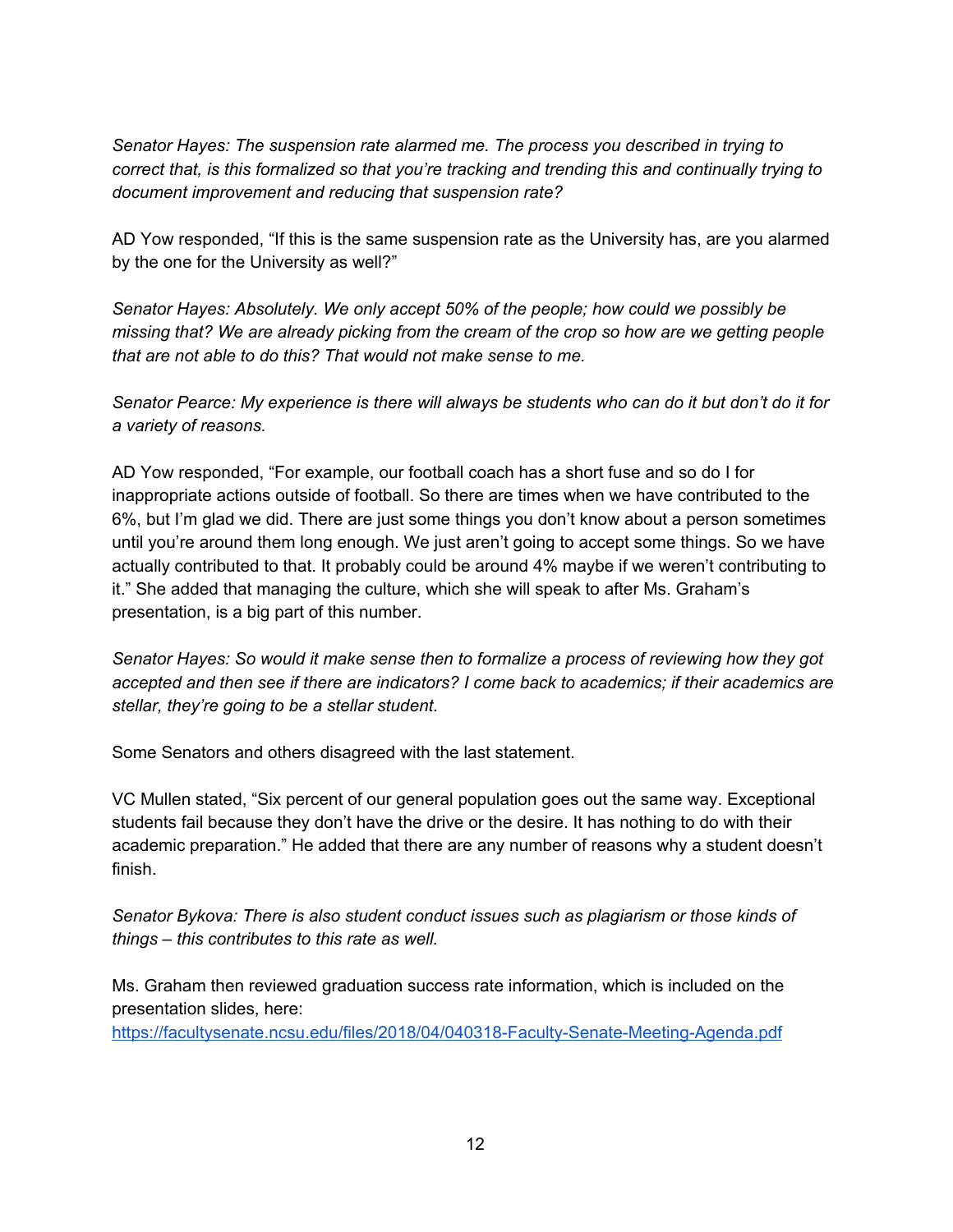*Senator Berry-James: Given that you have been following this data for quite some time now, what kind of new programs did you introduce, academic support programs in particular for basketball and wrestling?*

Ms. Graham responded, "One thing that has been a trend nationally that NC State was not ahead of the curve on is learning specialists. So there are many institutions that have learning specialists on their academic support staff who work with students who come to the institution academically unprepared. They may have the ability to be successful here, but in their high school education they didn't get the type of support, the type of education that would prepare them to be successful in college-level classes." She added that NC State now has three learning specialists and they are committed that for any student that enrolls in our intuition through the special considerations group, they have a learning specialist at least for their first year and some longer. She added that this is one of the key things that has changed. She stated that coaches want this – they want someone working with their student athletes who has expertise in education and can provide consistency over the first year and potentially longer. This is the main thing that has changed. She added that in addition to that, they have increased the development opportunities for their tutoring staff. This has been a priority as well.

Ms. Graham then reviewed information regarding the Academic Progress Rate.

## **Academic Progress Rate**

Team-based metric that tracks the eligibility and retention of each student-athlete for each academic term.

The APR is calculated as follows:

- Each student-athlete receiving athletically related financial aid earns one point for staying in school/graduating and one point for being academically eligible.
- A team's total points earned are divided by points possible and then multiplied by 1,000 to equal the team's Academic Progress Rate.
- In addition to a team's current-year APR, its rolling four-year APR is also reported.

Please view Academic Progress Rate statistics here: <https://facultysenate.ncsu.edu/files/2018/04/040318-Faculty-Senate-Meeting-Agenda.pdf>

*Senator Young: I noticed on this slide and on the graduation slide compared to women, with women doing better. Is there any linkage, in your opinion, between structure and schedules, the nature of the season and sport on the women's side versus the men's side so that women have more time for academics than men do? I understand there are gender differences, but am just*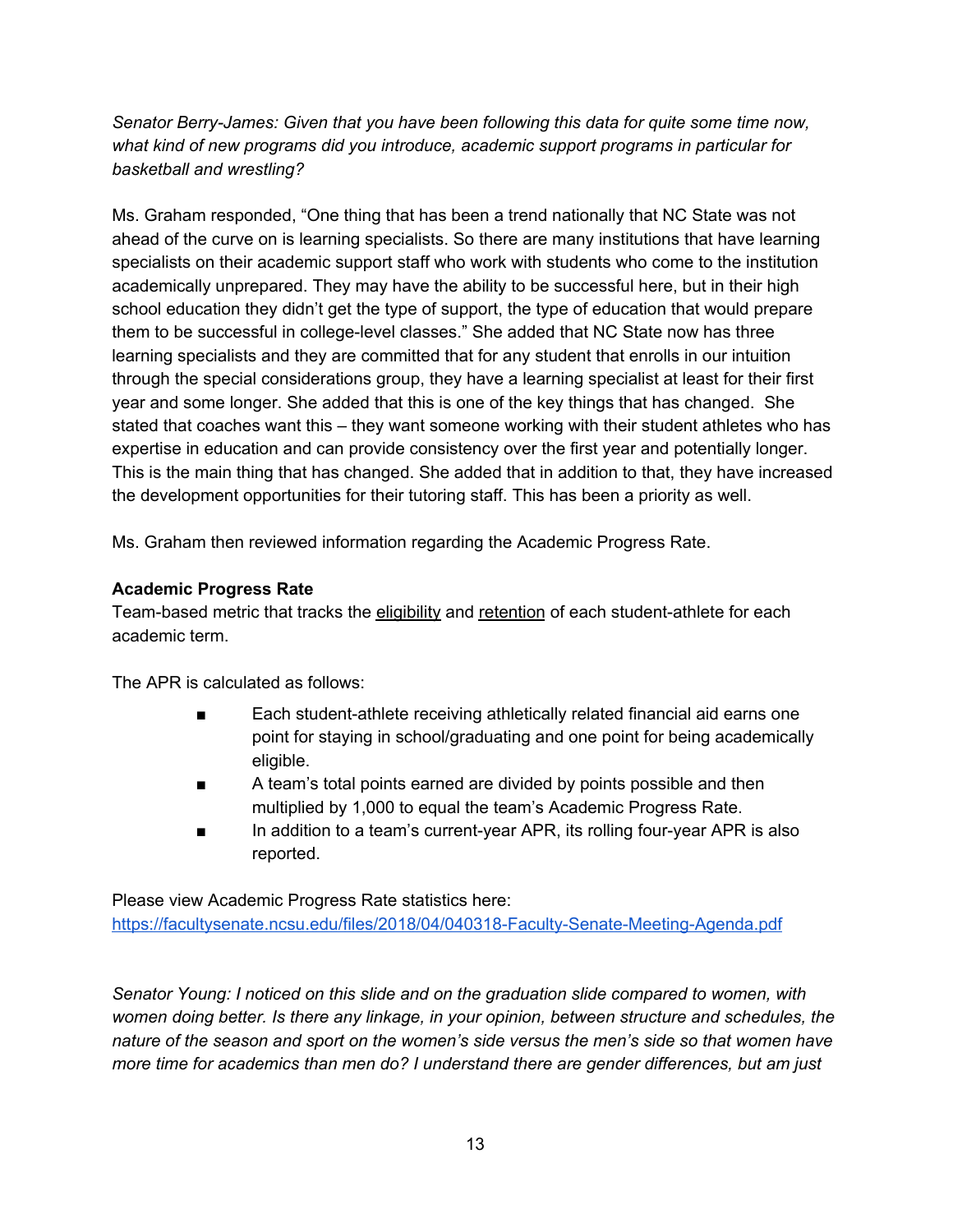wondering if there is anything else like the nature of the sport – or is it just attributable to gender *differences?*

Ms. Graham responded that she was sure there was the same gender differences in the student athlete population, but one major difference is the ability for many of our mens' sports to pursue professional opportunities and to value that at a very high level. She added that our women aren't able to value that at a high level. "There are a few women basketball players who can pursue professional sports, but their education and finishing this degree and staying eligible every single semester, and persisting to graduation – their motivation is there. Whereas on the men's side, we do have some sports where it is tempting to pursue professional athletics; we don't have that on the women's side." She added that there are more special consideration students admitted on the men's side than we do the women's side, so that is also a difference.

*Senator Fath: Different from University suspensions, I know sometimes – and I had a football player who had been suspended from the team and then got back on the team. And then he left to go professional. So if an athlete is suspended from the team but not from the university, and then they come back to the team, how successful are they, generally, staying back on the team?*

Ms. Graham responded that they are successful at a pretty high rate, given a second chance.

AD Yow commented that this doesn't happen very often.

AD Yow spoke to the Faculty Senate regarding the Director's Cup. Please see this information on the final page of the presentation slides: <https://facultysenate.ncsu.edu/files/2018/04/040318-Faculty-Senate-Meeting-Agenda.pdf>

AD Yow also spoke about the athletic culture that currently exists and the emphasis on establishing and reinforcing the culture and the importance that recruiting is in finding student athletes with the right mindset who share our values here at NC State, as well as being an extraordinary athlete. "That combination is very hard to find and everybody wants them."

*Senator Huffman: On the Director's Cup slide, does the 29 means we are 29 th out of some number?*

AD Yow responded that it is out of 300 schools in Division I in the NCAA.

## *Senator Huffman: And the 48 is the same scale?*

AD Yow responded that we are  $29<sup>th</sup>$  out of the 300, but this red line is for the power five budgets only. "So the ACC, the SEC, the Big Ten, the Big Twelve, and the PAC Twelve. So we rank in order of our expenditures. There are 65 of those. We are 48 out of 65. We are better than we were and have made some progress."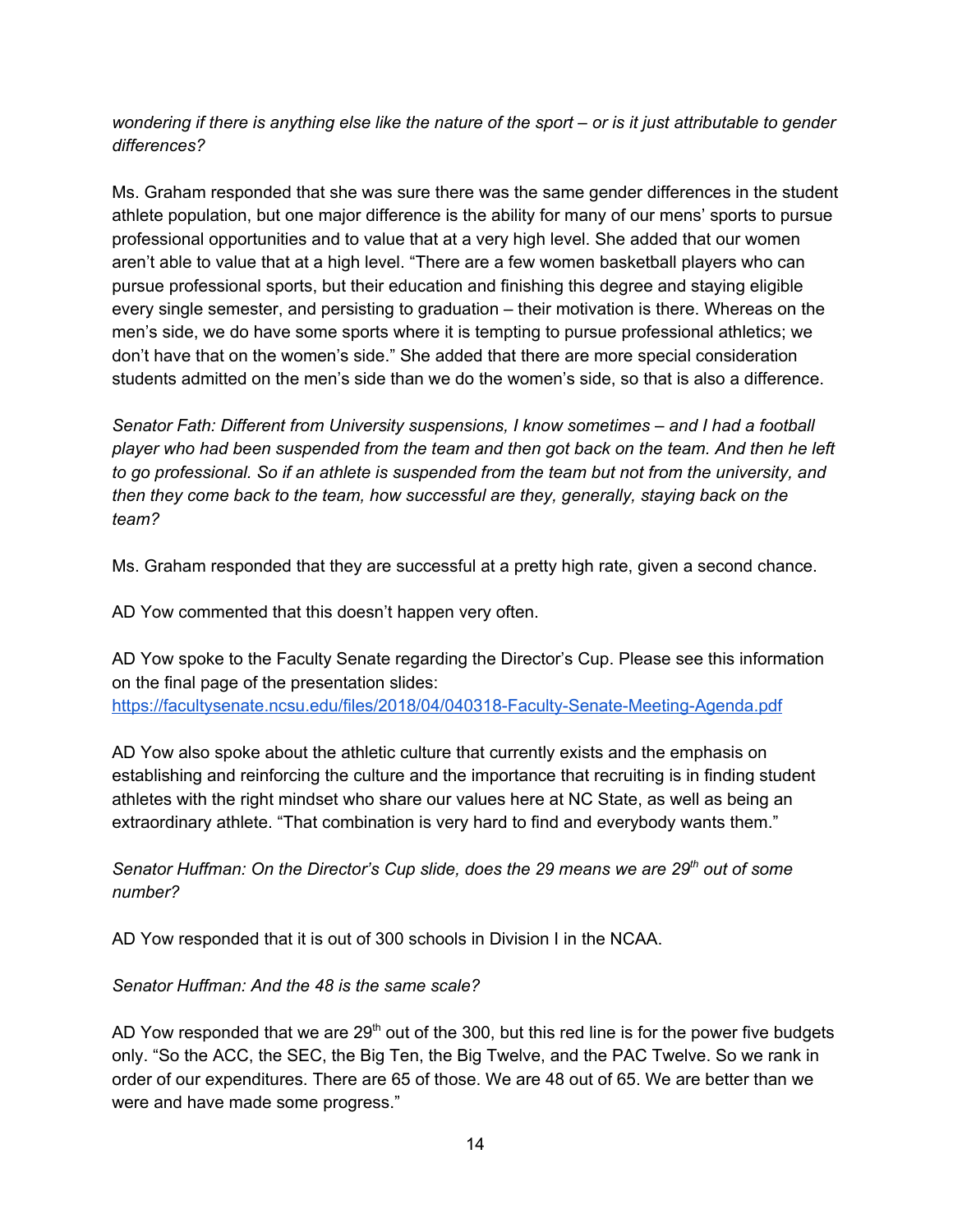*Senator Pearce: So the latest basketball scandal, was this problem – there was an implication that we might be part of the schools that are being investigated. What is the status of that?*

AD Yow responded, "I think I can only share with you what has been made public, although I don't know anything more than what's been made public. If I did know, I couldn't. I think you used a word that is really important, and that word is implicated.

*Senator Carver: Since they're paying the players to go to a specific school, wouldn't that always occur when they are in high school?*

AD Yow responded, "Payments continue in college. It depends on what deal you're striking." I assume.

*Senator Sederoff: If the Board of Governors and the Legislature keep cutting the budget for NC State on the academic side and the athletic program is independent of that and achieves the growth, as you suggest, then what's going to happen to us?*

AD Yow responded, "I don't know if there is a connection between the two – I don't consider us to be independent; we are an auxiliary unit that's a self-support unit. Our budget is in the lowest quartile of all power five conferences, so I don't think there would be a correlation there. What I would love is I wish so much that we were a rich program and that every year … we were transferring millions to the campus for whatever purposes academically that the Provost deemed appropriate. I did make one gift to the Provost in the year that Maryland left and we got a \$4 million payout – every school did – we had enough money that – there was an international program with kids traveling internationally but they cannot afford it. I made a \$50k transfer to his budget, and he may not even know, because I thought this is such a shame that people who don't have enough money can't go do this. So we looked at it and said we can afford to do \$50k. But I would liked for it to have been a half a million, or five million. But that is not where we are, and that's not who we are. Maybe one day. The ACC Network begins in August of 2019, and the only reason we are doing it is for further exposure for Olympic Sports and for money to support the teams." AD Yow added, "Maybe one day we will be so secure we will be able to transfer money to academics. I would love that."

*Senator Sannes: You've obviously done a lot for the academics for student athletes. Do you have any formalized programs that are made for preparing the student athlete for post-graduation? Some institutions are able to provide reality check programs – this is what's really going to happen when you can't go professional.*

AD Yow responded that part of their budget is provided to Senior Associate Athletic Director Raymond Harrison, who is in student athlete development and through his efforts, they bring in speakers, career fairs, workshops and training to expose our student athletes to these types of things. "One of the challenges we have with the student athlete population, in particular with